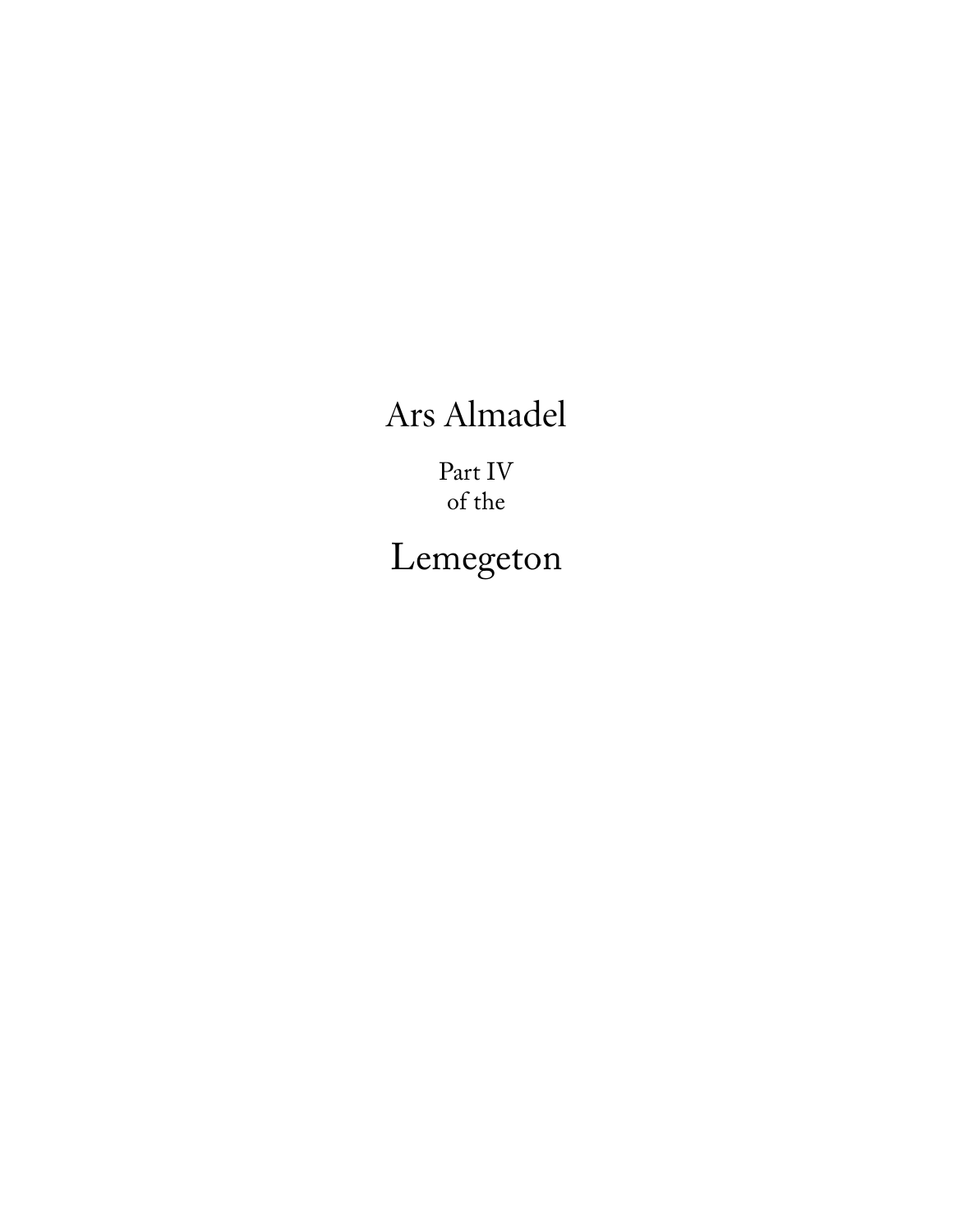Ars Almadel -- Part IV of the Lemegeton

Transcribed from Sloane MS. 2731 and converted to Acrobat by Benjamin Rowe, July 1999. Afterword copyright 1999 by Benjamin Rowe.

Typeset in Adobe Caslon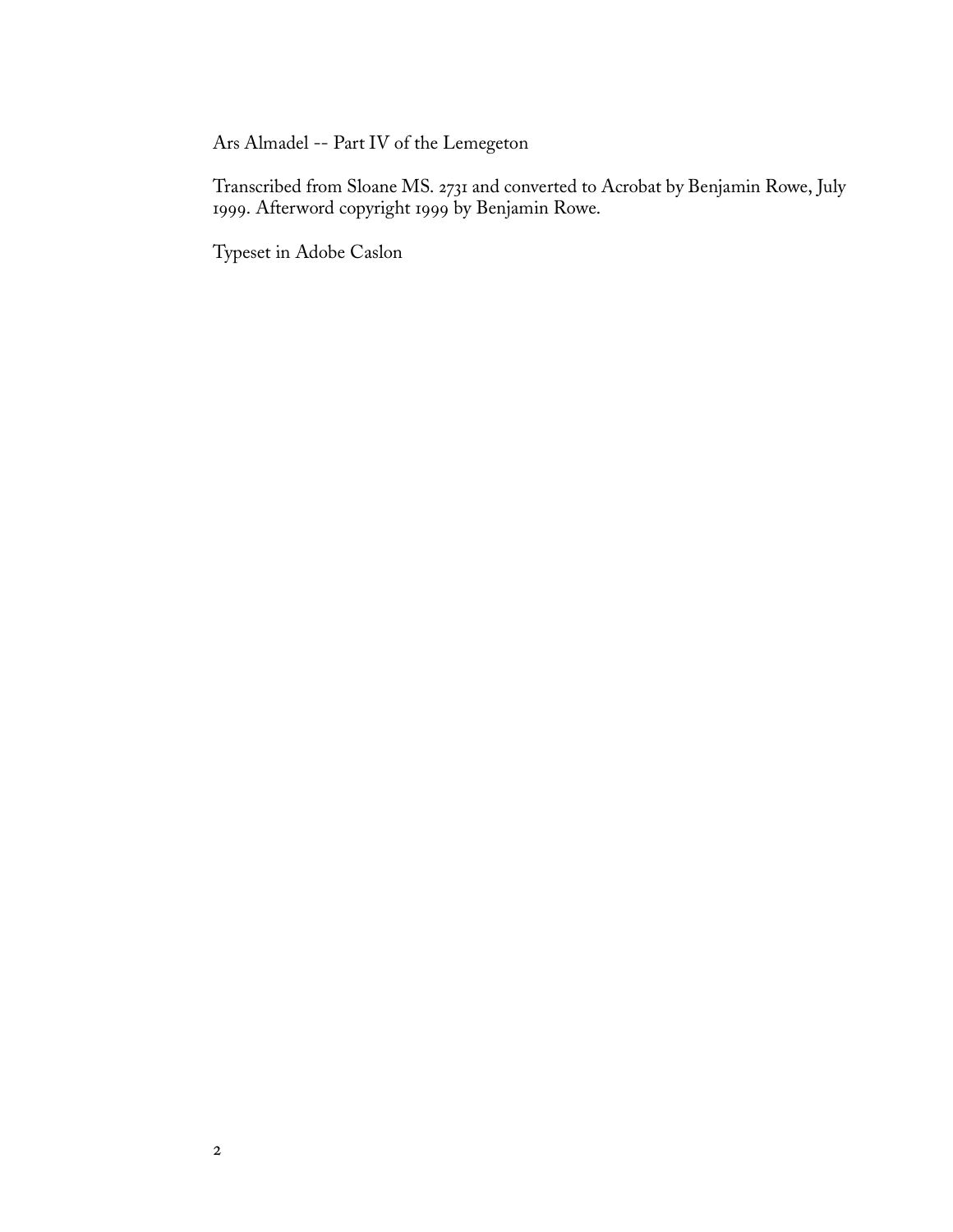# Here Beginneth the The Fourth Part of this Book Which is called the Art Almadel of Solomon

By this art Solomon attained great wisdom from the Chief Angels that govern the four Altitudes of the World: for you must observe that there are four Altitudes which represent the four Corners of the West, East, North and South: the which is divided into 12 parts; that is, every part 3. And the Angels of every one<sup>1</sup> of these parts hath their particular virtues and powers, as shall be showed in the following matter *&*c.

Make this Almadel of pure white wax; but the others must be coloured suitable to the Altitude. It is to be 4 inches square, and 6 inches over every way, and in every corner a hole, and write betwixt every hole with a new pen those words and names of God following. But this is to be done in the day and hour of Sol. Write upon the first part towards the East, ADONAIJ, HELOMI, PINE. And upon the second towards the South part HELION, HELOI, HELI. And upon the West part JOD, HOD, AGLA. And upon the Fourth part which is North write TETRAGRAMMATON, SHADAI, JAH.

And betwixt the first and the other parts make the pentacle of Solomon thus:  $\mathcal{R}$ , and betwixt the first quarter write this word ANABONA, and in the middle of the Almadel make a Sexangle figure  $\hat{\varphi}$ , and in the middle of it a triangle, wherein must be written these names of God HELL, HELION, ADONAIJ, and this last have round about the six-angled figure, as here it is made for an example.

And of the same wax there must be made four candles. And they must be of the same colour as the Almadel is of. Divide your wax into three parts: one to make the Almadel of, and the other two parts to make the candles of. And let there come forth from every one of them a foot made of the same wax to support the Almadel.

This being done, in the next place you are to make a seal of pure gold or silver (but gold is best) whereon must be engraved those three names HELION, HELLU-ION, ADONAIJ.

And note that the First Altitude is called Chora Orientis, or the East Altitude. And to make an experiment in this Chora it is to be done in the day and hour of the Sun. And the power and office of those angels is to make all things fruitful, and increase both animals and vegetables in creation and generation, advancing the birth of children, and making barren women fruitful.

And their names are these, viz: ALIMIEL, GABRIEL, BARACHIEL, LEBES, HELISON.

And note you must not pray for any angel but those that belong to the Altitude you have a desire to call forth.

And when you operate set the four candles upon four candlesticks, but be careful you do not light them before you begin to operate.

<sup>1.</sup> A long dash is in the original at this point. Inserting the word "one" would seem appropriate, as there is otherwise no reason to distinguish these 12 parts.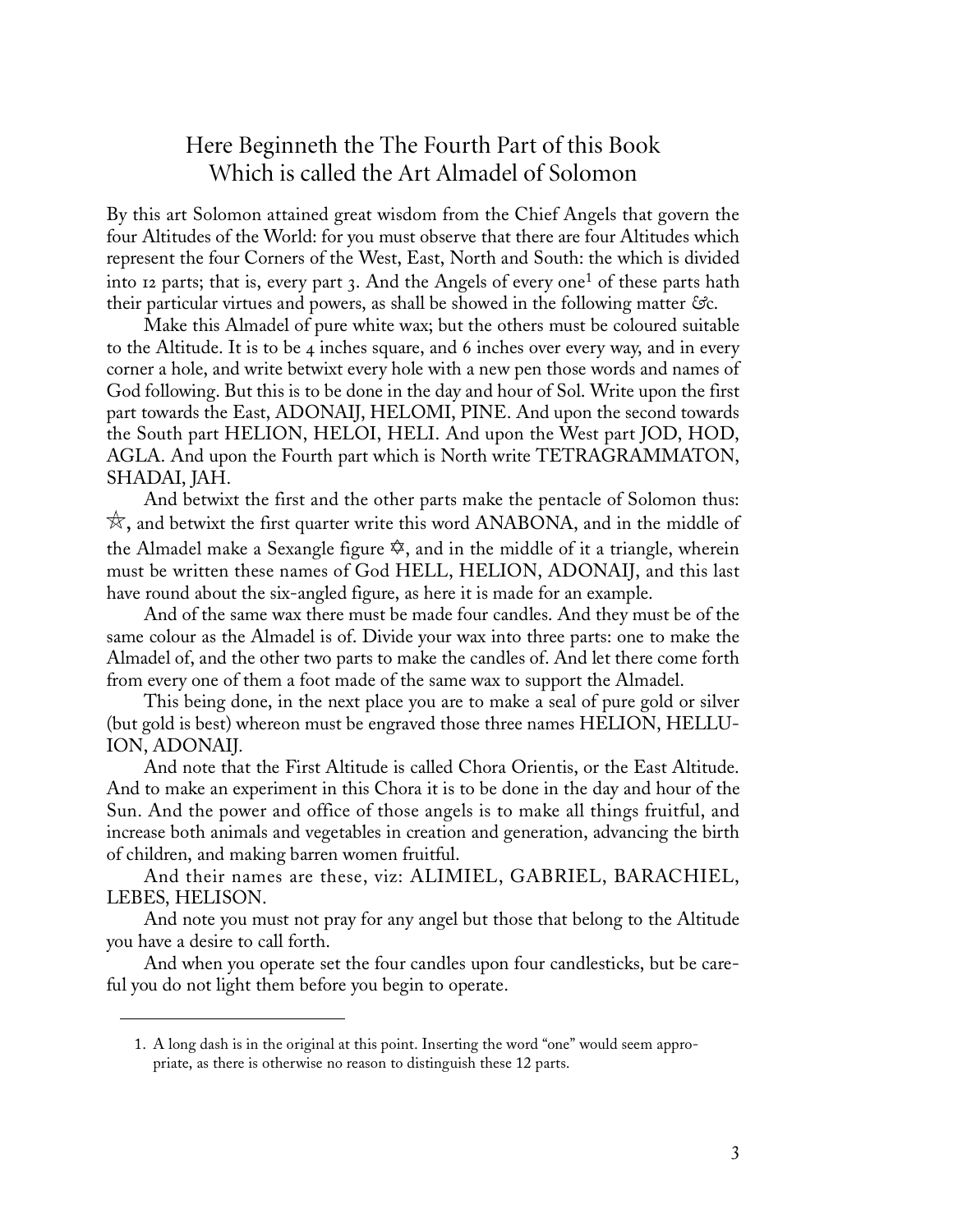

Then lay the Almadel between the four candles upon a waxen foot that comes from the candles, and lay the golden seal upon the Almadel, and having the invocation ready written upon virgin parchment, light the candles and read the invocation.

And when he appeareth he appeareth in the form of an Angel carrying in his hand a banner or flag having the picture of a white cross<sup>1</sup> upon it, his body being wrapped round with a fair cloud, and his face very fair and bright, and a crown of rose flowers upon his head.

He ascends first upon the superscription on the Almadel, as it were a mist or fog.

Then must the exorcist have ready a vessel of earth of the same colour as the Almadel is of, and the other of his furniture, it being in the form of a basin, and put thereinto a few hot ashes or coals, but not too much lest it should melt the wax of the Almadel. And put therein three little grains of mastick in powder so that it may fume and the smell go upwards through the holes of the Almadel when it is under it.

And as soon as the Angel smelleth it he beginneth to speak with a low voice, asking what your desire is, and what you have called the princes and governors of this Altitude for.

Then you must answer him, saying: *I desire that all my requests may be granted and what I pray for may be accomplished: for your office maketh it appear and declareth*

<sup>1.</sup> An equal-armed cross is drawn in the manuscript, following the word "cross".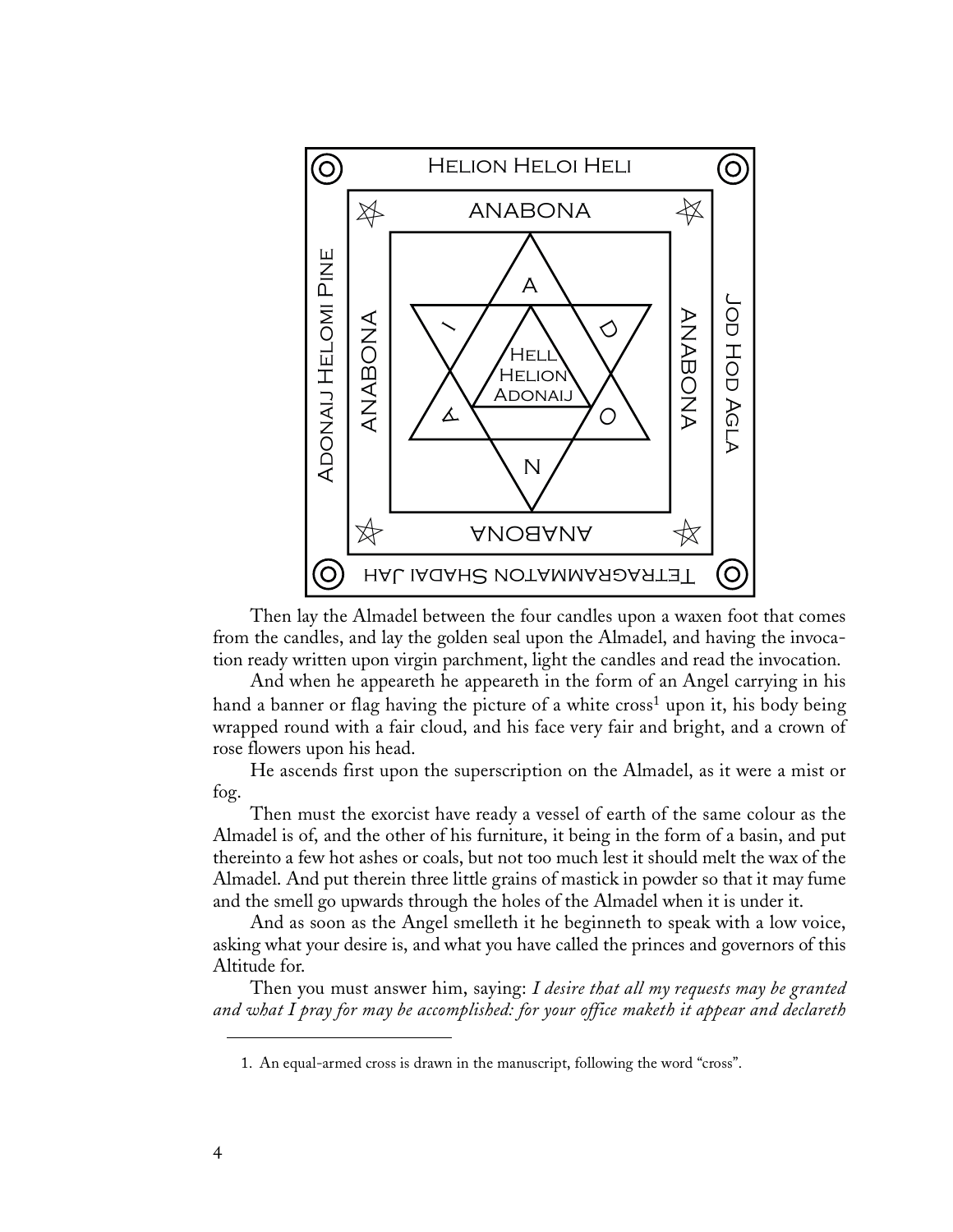*that such is to be fulfilled by you, if it please God,* adding further the particulars of your request, praying with humility for what is lawful and just: and that thou shall obtain from him.

But if he do not appear presently, then you must obtain the golden seal, and make with it three or four marks upon the candles, by which means the Angel will presently appear as aforesaid. And when the Angel departeth he will fill the whole place with a sweet and pleasant smell, which will be smelled for a long time.

And note the golden seal will serve and is used in all the operations of all four Altitudes.

The colour of the Altitude belonging to the first Altitude, or Chora, is lilywhite; the second Chora a perfect red rose colour; the third Chora is to be a green mixed with a white silver colour; the fourth Chora is to be black mixt with a little green or a sad colour.

### *Of the Second Chora or Altitude*

Note that the other three Altitudes, with their Signs and Princes can exert power over goods and riches, and can make any man rich or poor. And as the first Chora gives increase and maketh fruitful, so these give decrease and barrenness. And if any have a desire to operate in any of these three following Choras or Altitudes, they must do it in die Solis in the manner above showed.

But do not pray for anything that is against God and His laws, but what God giveth according to the custom or course of nature: that you may desire and obtain.

All the furniture to be used is to be of the same colour the Almadel is of.

And the princes of the second Chora are named, viz: APHIRIZA, GENON, GERON, ARMON, GEREIMON. And when you operate kneel before the Almadel, with clothes of the same colour, in a closet hung with the same colours also; for the holy apparition will be of the same colours.

And when he appeareth, put an earthen vessel under the Almadel, with fire or hot ashes and three grains of mastick to perfume as aforesaid.

And when the Angel smelleth it he turneth his face towards you, asking the exorcist with a low voice why he hath called the princes of this Chora or Altitude.

Then you must answer as before: *I desire that my requests may be granted, and the contents thereof may be accomplished: for your office maketh it appear and declareth that such is to be done by you, if it please God*.

And you must not be fearful, but speak humbly, saying: *I recommend myself wholly to your office, and I pray unto you, Prince of this Altitude, that I may enjoy and obtain all things according to my wishes and desires*. And you may further express your mind in all particulars in your prayer, and do the like in the two other Choras following.

The Angel of the second Altitude appeareth in the form of a young child with clothes of a satin, and of a red rose colour, having a crown of red gilly flowers upon his head. His face looketh upwards to heaven and is of a red colour, and is compassed round about with a bright splendour as the beams of the sun.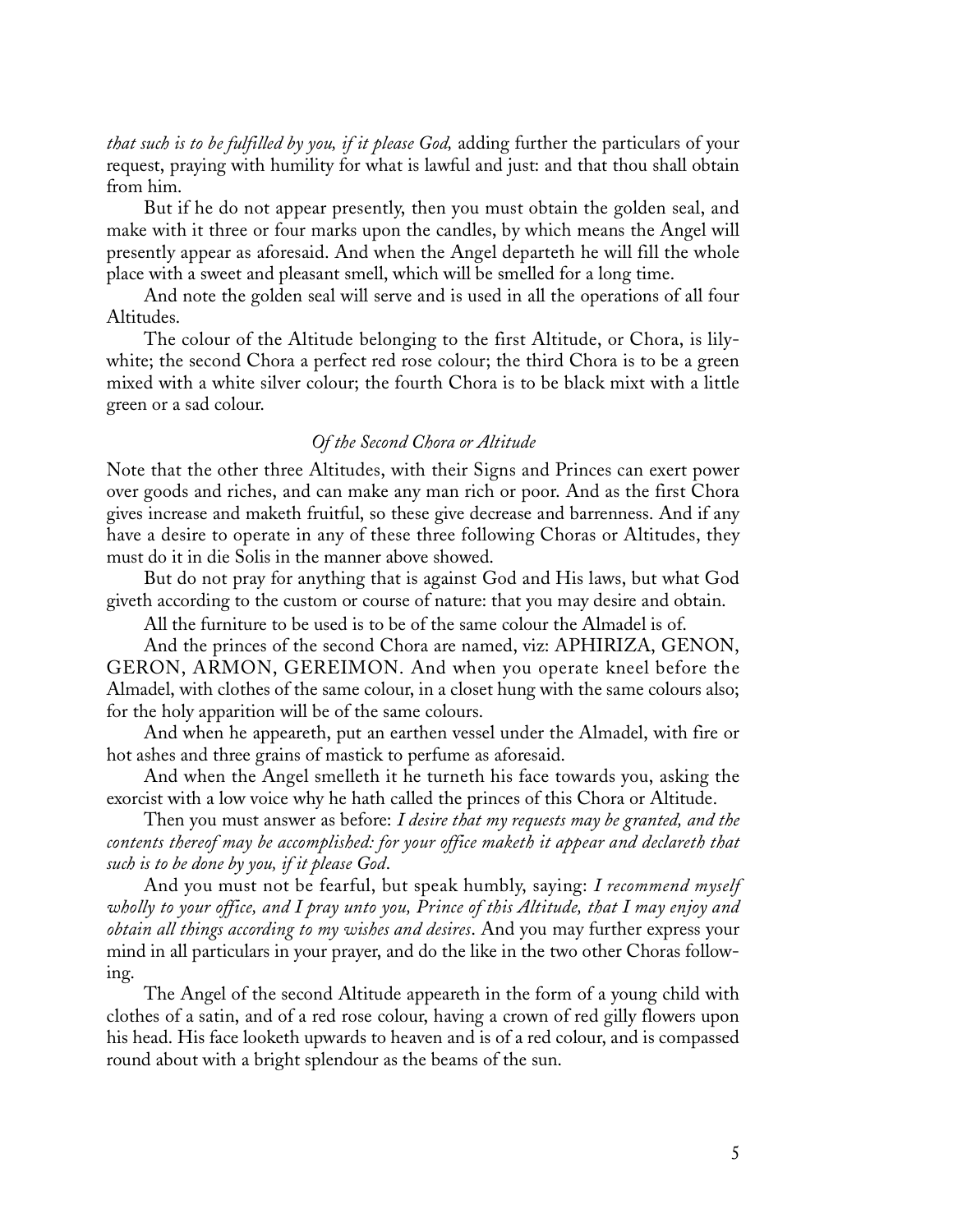Before he departeth he speaketh unto the exorcist saying, *I am your friend and brother*. And illuminateth the air round about with his splendour, and leaveth a pleasant smell which will last a long time upon their heads.

#### *Of the Third Chora or Altitude*

In this chora you must do in all things as you were before directed in the other two. The angels in this Altitude are named, viz: ELIPHANIASAI, GELOMIROS, GEDOBONAI, TARANAVA & ELOMINA.

They appear in the form of little children or little women dressed in green and silver colours very delightful to behold, and a crown of baye leaf with white and colours upon their heads. And they seem to look a little downwards with their faces. And they speak as the others do to the exorcist, and leave a mighty sweet perfume behind them.

#### *Of the Fourth Chora or Altitude*

In this Chora you must do as before in the others, and the Angels in this Chora are called BARCAHIEL, GEDIEL, GEDIEL, DELIEL and CAPITIEL. They appear in the form of little men or boys, with clothes of a black colour mixed with a dark green; and in their hands they hold a bird which is naked; and their heads compassed round about with a bright shining of divers colours. They leave a sweet smell behind them, but differ from the others something.

#### *The Times for invoking the Angels*

Note there is twelve Princes, beside those in the four Altitudes: and they distribute their offices amongst themselves, every one ruling thirty days every year. Now it will be in vain to call any of the Angels unless it be those that govern then, for every Chora or altitude hath its limited time, according to the twelve signs of the Zodiack; and in that Sign the Sun is in, that or those Angels that belong to that Sign hath the government [and should be invoked].

As, for example: suppose that I would call the 2 first of the  $\zeta$  that belong to the first Chora. Then choose the first Sunday in March, after the Sun hath entered Aries: and then I make an experiment. And so do the like, if you will, the next Sunday after again.

And if you will call the two second that belong to the first Chora, that Sunday after the Sun enters Taurus in April. But if you will call the last of the 5, then you must take those Sundays that are in May after the Sun has entered Gemini, to make your experiment in.

Do the like in the other Altitudes, for they have all one way of working. But the Altitudes have names formed severally in the substance of the heavens, even a Character. For when the Angels hear the names of God that is attributed to them, they hear it by virtue of that Character. Therefore it is in vain to call any angel or spirit unless he knows what name to call him by.

Therefore observe the form of this conjuration or invocation following: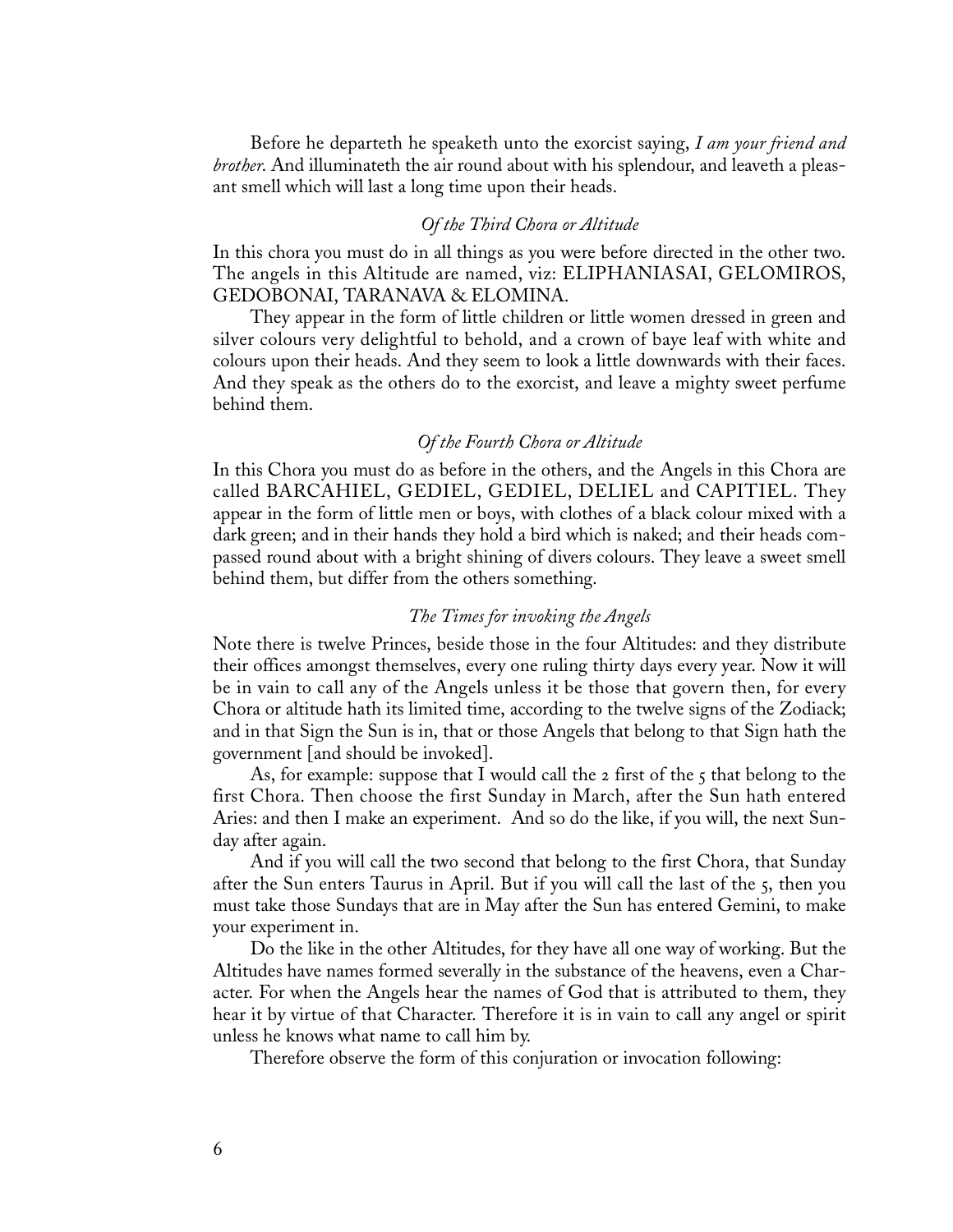## *The Invocation*

O thou great, blessed and glorious Angel of God *(N)*, who rulest and is the chief governing Angel in the (number) Chora or Altitude. I am the servant of the Highest, the same your God ADONAIJ, HELOMI, AND PINE,<sup>1</sup> whom you do obey, and is your distributor and disposer of all things both in heaven earth and hell, do invocate, conjure and entreat you  $\langle N \rangle$  that thou forthwith appear in the virtue and power of the same God, ADONAIJ, HELOMI AND PINE; and I do command thee by him whom ye do obey, and is set over you as King in the divine power of God, that you forthwith descend from thy orders or place of abode to come unto me, and show thyself visibly here before me in this crystal stone, in thy own proper shape and glory, speaking with a voice intelligible to my understanding.

O thou mighty and powerful Angel *(N)*, who art by the power of God ordained to govern all animals, vegetables and minerals, and to cause them and all creatures of God to spring increase and bring forth according to their kinds and natures: I, the servant of the Most High God whom you obey, do entreat and humbly beseech thee to come from your celestial mansion, and shew unto me all things I shall desire of you, so far as in office you may or can or is capable to perform, if God permit to the same.

O thou servant of mercy *(N)*, I do humbly entreat and beseech thee by these holy and blessed names of your God ADONAIJ, HELLOMI, PINE;

And I do also constrain you in and by this powerful name ANABONA, that you forthwith appear visibly and plainly in your own proper shape and glory in and through this crystal stone, that I may visibly see you, and audibly hear you speak unto me, and that I may have thy blessed and glorious angelic assistance, familiar friendship and constant society, community and instruction, both now and at all times, to inform and rightly instruct me in my ignorance and depraved intellect, judgement and understanding, and to assist me both herein and in all other truths also, through the Almighty ADONAIJ, King of Kings, the giver of all good gifts that his bountiful and fatherly mercy be graciously pleased to bestow upon me.

Therefore, O thou blessed Angel *(N)*, be friendly unto me, so far as God shall give you power and presence, to appear, that I may sing with his holy Angels.

O Mappa Laman, Hallelujah. Amen.

When he appears, give him or them kind entertainment; and then ask what is just and lawful, and that which is proper and suitable to his office. And you shall obtain it.

So endeth the 4th book called the Almadel of Solomon the King.

<sup>1.</sup> Use the god-names governing the Altitude being invoked, here and in the following paragraphs. - ed.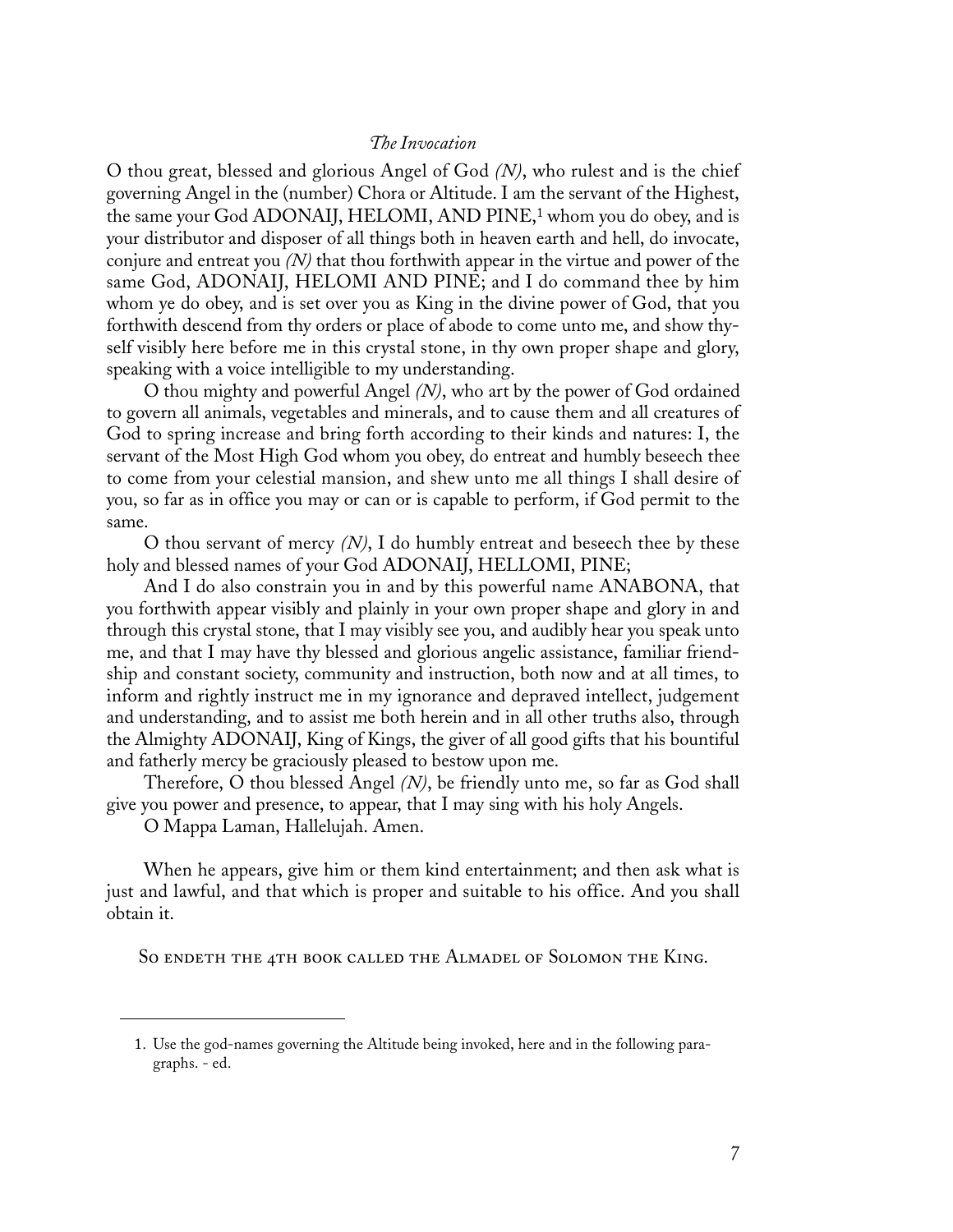## Afterword

The *Ars Almadel* completes the major sections of the *Lemegeton*; the remaining section, *Ars Nova*, is more an appendix than a book in itself. Among them, these four sections provide a reasonably comprehensive system of access to the powers of the magickal universe; demonic (*Goetia*), terrestrial (*Theurgia Goetia*), planetary (*Ars Paulina*) and zodiacal (*Ars Almadel*).

It is interesting to note that as the powers to be invoked has become progressively more exalted, the method of invocation becomes progressively simpler. One prepares to invoke a Goetic spirit as if for a minor magickal war; a single work of the *Almadel* can be accomplished before breakfast. This accords with the medieval idea that spirits who are servants of God *want* to assist mankind, and will readily come if properly called; the threats and force used on the Goetic spirits are not required for the higher spirits, and would in fact be an insult to them.

The four Altitudes of the Almadel are not exactly cognate with the four directions, or with the Elements. Rather they seem to be representatives of the equinox and solstice points, viewed as the anchor points of the zodiac and the seasons. They are called "corners", in much the same way that the horizon and vertical points of an astrological chart are called "angles". Their colors as well appear seasonal rather than elemental; white the pure unsullied freshness of the spring breeze, the red heat of summer, the green of mature plants invigorated by the fall rains, and the darkness of midwinter.

Each Altitude in turn rules a season and the three zodiac signs therein, not, as suggested by Carroll "Poke" Runyon, the three signs of a single element or the Cardinal signs alone. This is clear from the described timing of the invocations: the first two Princes of an Altitude rule the Cardinal sign of the season, the second two rule the Fixed sign, and the last rules the Mutable. Runyon's idea of substituting the names of the four Archangels of the Elements for the Princes would be inappropriate; likely it would produce some sort of result, but probably not what was intended by this work.

Runyon also states that the candles are intended to go through the holes in the Almadel, but this is clearly not the case from the description. Rather, little ledges are to be built into the candles, so that (with the additional height provided by the candle-holders) it is raised enough to fit a small incense-bowl underneath. For practical considerations, the candles should support the Almadel at the corners rather than along the sides, but the ledges should not be so large as to block the holes.

The powers mentioned for these angels are rather vague, and in the case of three of the Chora, rather pointless as well. But the first paragraph of the document is careful to note that "every one of these [twelve] parts hath their particular virtues and powers." Given their explicit association with the signs, it would follow that their powers are associated with the signs they rule. E.g., trade and wealth under Taurus, crafts and communications under Gemini or Virgo, diplomacy and relationships under Libra, construction and government under Capricorn, and so on.